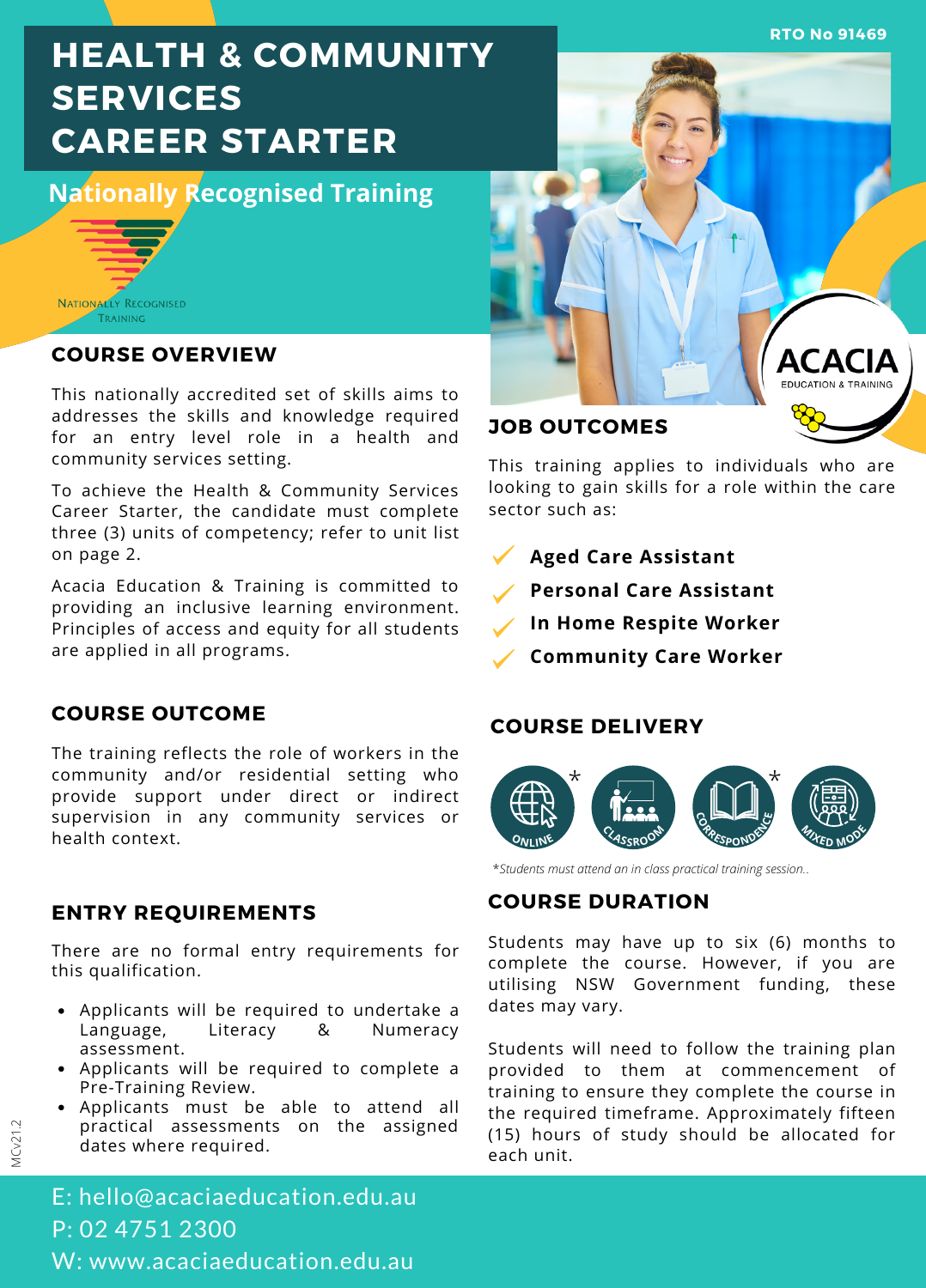## **ESSENTIAL SKILLS FOR THE WORKPLACE**



## **UNITS OF COMPETENCY**

Below are the units of competency required for this course.

| UNIT CODE        | UNIT DESCRIPTION               |  |
|------------------|--------------------------------|--|
| <b>HLTAID011</b> | Provide first aid              |  |
| <b>CHCDIVOOI</b> | Work with diverse people       |  |
| CHCCCS015        | Provide individualised support |  |

### **UNIT OVERVIEW**

### **HLTAID011 - Provide first aid**

This unit describes the skills and knowledge required to respond to the goals and aspirations of older people and provide support services in a manner that focuses on improving health outcomes and quality of life, using a person-centred approach.

*Knowledge Evidence examples: Knowledge of the aged care sector; key issues facing older people; strategies that the older person may adopt to promote healthy lifestyle practices.*

*Performance Evidence examples: Students will be required to show evidence of responding to the* goals and aspirations of at least 2 older people, 1 in a simulated environment and 1 in the workplace.

### **CHCDIV001 - Work with diverse people**

This unit describes the skills and knowledge required to work respectfully with people from diverse social and cultural groups and situations

*Knowledge Evidence examples: Knowledge of concepts of cultural awareness, cultural safety and cultural competence and how these impact different work roles; features of diversity in Australia and how this impacts different areas of work and life.*

*Practical Evidence example: Students will be required to show evidence of having undertaken a structured process to reflect on own perspectives on diversity; recognised and respected the needs of people from diverse social and cultural backgrounds in at least 3 different situations.*

### **CHCCCS015 - Provide individualised support**

This unit describes the skills and knowledge required to organise, provide and monitor support services within the limits established by an individualised plan.

*Knowledge Evidence examples: Knowledge of roles and responsibilities of different people and the communication between them; legal and ethical requirements and how these are applied in an organisation and individual practice.*

*Practical Evidence example: Students will be required to provide evidence that they have used individualised plans as the basis for the support of 3 individuals*

E: hello@acaciaeducation.edu.au P: 02 4751 2300 W: www.acaciaeducation.edu.au